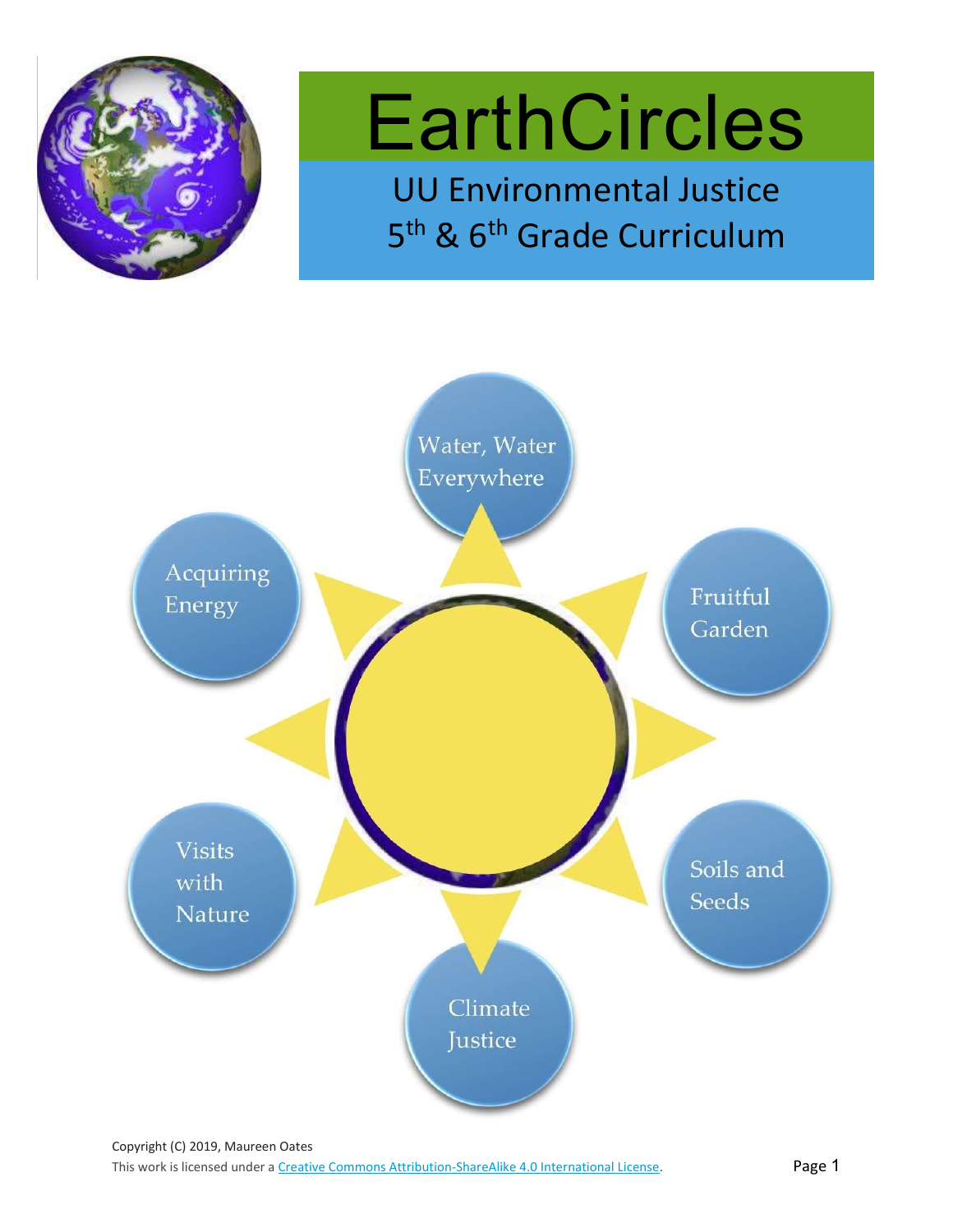

## **EarthCircles** e INTRODUCTION

#### INTRODUCTION

"All religions, the arts, and science are branches of the same tree."

Albert Einstein

#### **OVERVIEW**

When Einstein spoke of the conceptual overlap among religions, the arts, and science, he echoed the long-held views of Unitarian Universalist thinkers such as the Concord philosophers of the mid-1800s. Bronson Alcott, Ralph Waldo Emerson, Henry David Thoreau and others met often for Table Talk sessions. Their views on learning versus standard education are reflected in our approach to developing Earth Circles materials.

" Observation more than books, experience rather than persons, are the prime educators."

 A. Bronson Alcott "The senses collect the surface facts of matter – sensation. When memory comes, it is experience. When the mind reacts, it is knowledge. When the mind acts on it as knowledge, it is thought." Ralph Waldo Emerson, Letters and Social Aims

Earth Circles is an exciting new Environmental Justice curriculum for UU 5<sup>th</sup> and 6<sup>th</sup> grade Kids. The goal is for Kids to develop both understanding of and caring for the natural world we share with all living creatures. Given that it doesn't matter what we know if we don't care, children need to learn through experiences that are meaningful to them. Such experiences promote understanding of their environment and valuing of its connection to their own lives, their community, and worldwide events. Lessons focus on connections between people, other forms of life, and the natural resources that sustain us all, and commitment to maintaining a healthy environment for all of life.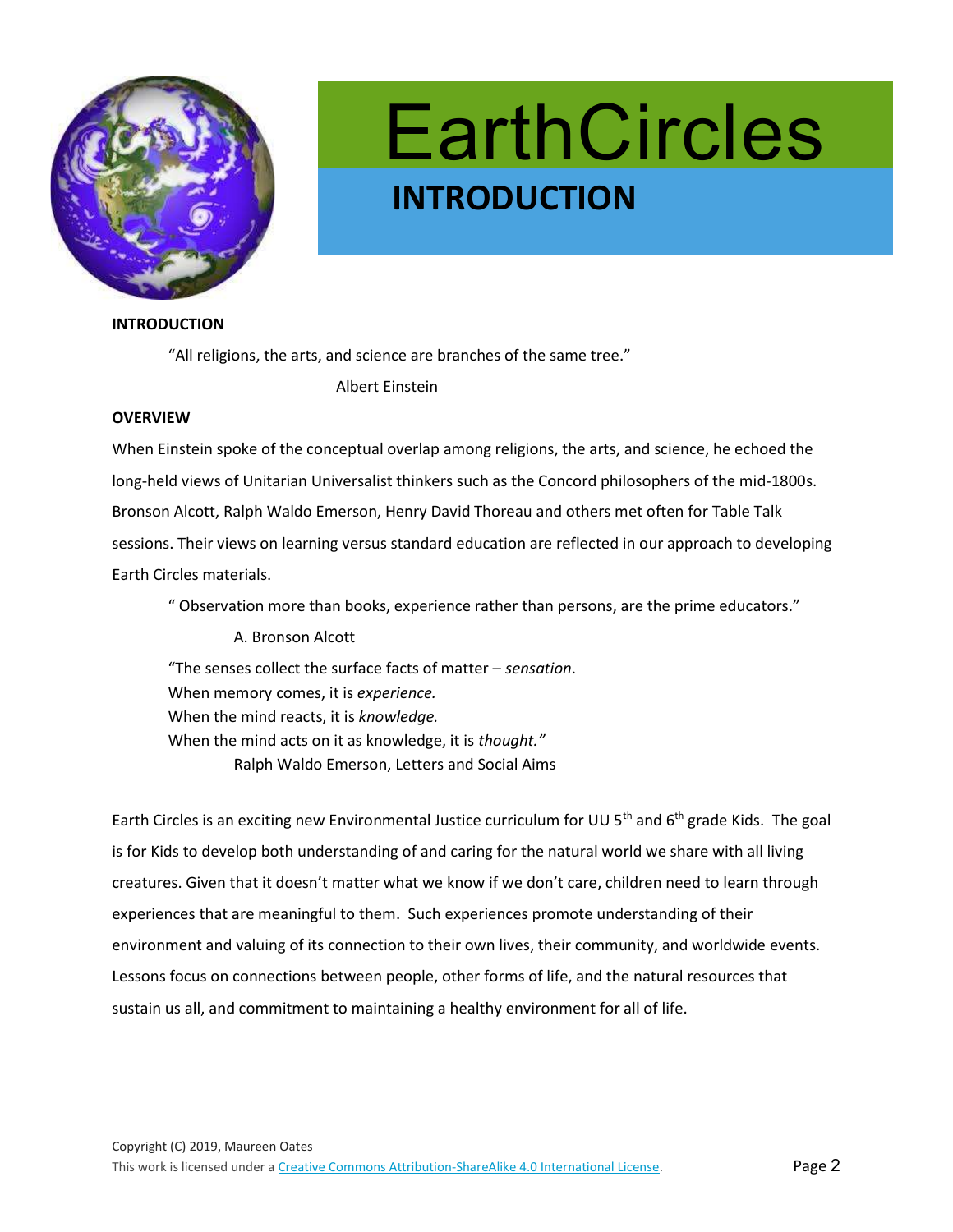#### OUR SEVEN UU PRINCIPLES:

The Earth Circles curriculum reinforces all of our Seven UU Principles. The Seventh Principle's focus is on living in harmony with nature. Other Principles are concerned with respect, self-worth, social awareness, and justice in human endeavors. A Principles in Practice discussion in each lesson helps Kids to make connections between activities and values, and consider relationships in their own lives.

- 1. Respect all people.
- 2. Treat everyone fairly and kindly.
- 3. We all grow by learning.
- 4. Grow in spirit, mind, and heart.
- 5. Be true to your ideals and vote on them.
- 6. Work for peace and justice.
- 7. Value our connection to all life.

### Seven UU Principles

- 1. Respect
- 2. Be Fair and Kind
- 3. Grow by Learning
- 4. Grow in Spirit, Mind and Heart
- 5. Be True to Ideals
- 6. Work for Peace and Justice
- 7. Value our Connections to

All Life

#### GOALS:

- Kids learn from experiences meaningful to them.
- Kids develop understanding and caring for the natural world we share with all living creatures.
- Kids understand the connections of natural resources to their own lives, their community, and worldwide events.
- Kids discover how different peoples worldwide depend on resources available to them and how different cultures are affected by changing climates.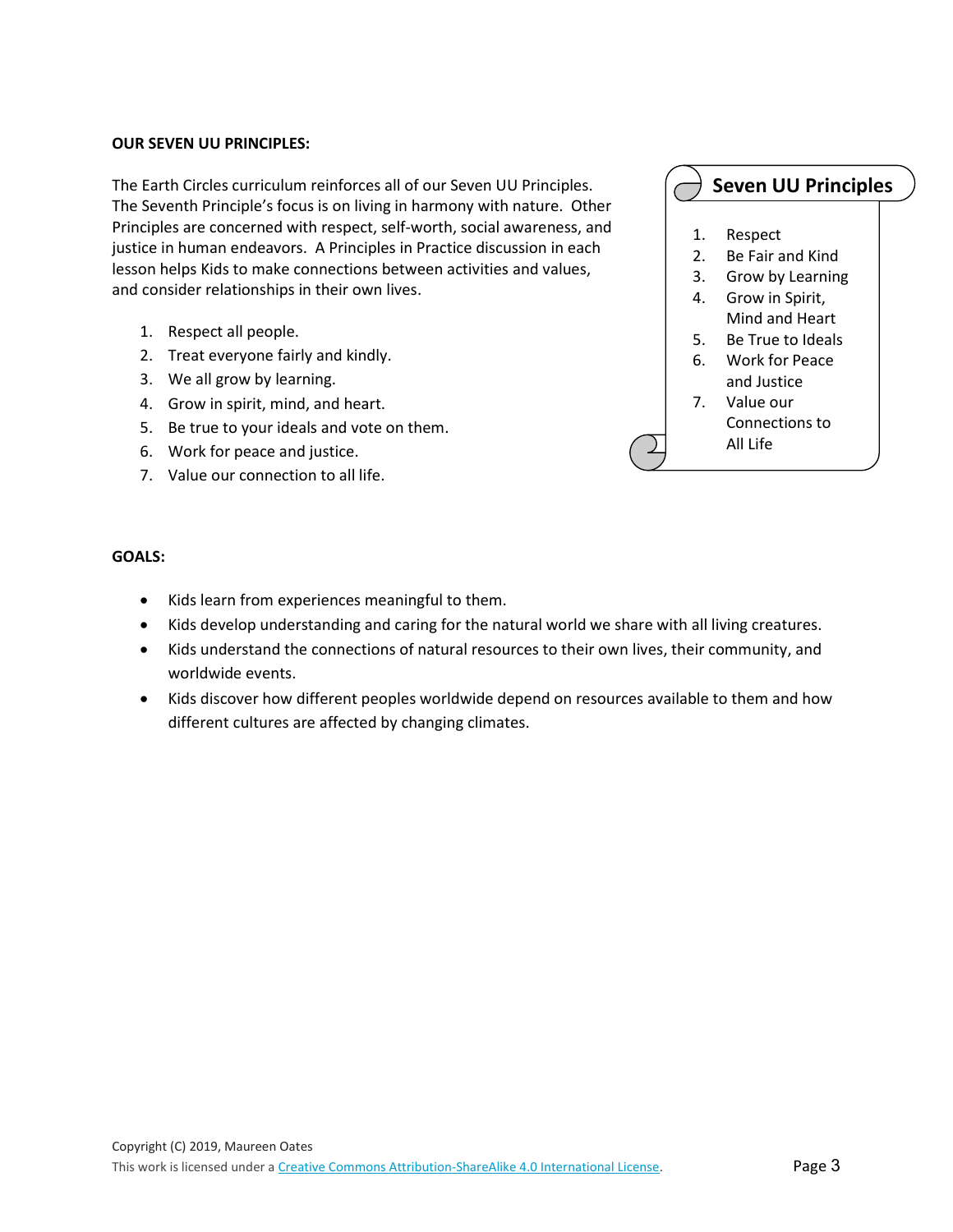#### THE UNITS:

Earth Circles units include social issues as well as basic practical science and Principles in Practice. Each lesson suggests a reading, which may enrich discussion of the lesson.

Water at Work: Where does water come from in our own community, in our region and in other parts of the world? How do people use water? How do we take care of water?

Visits with Nature: Where do we find the Web of Life? Looking for clues in the outdoors – woods, parks and ponds – brings ecological concepts to life and develops feelings of connection with the natural world.

Soils and Seeds: What makes a healthy soil and how do worms help? How is a seed formed? How do bees help? Kids dissect flowers and use their own worm bin compost to grow plants indoors.

The Fruitful Garden: How is our food supply produced? What is the difference between organic farming and agribusiness? Kids grow a vegetable garden outdoors based on the Three Sisters concept of Native American gardening. They may sell their produce to the congregation and use the profit to support a food pantry or other social endeavor.

Acquiring Energy: Where does the energy we use come from? How do we use it? How do people across the world access it? At what cost to the environment? What can we do to reverse the global warming that results from our use of energy resources?

Climate Change: What causes weather and climate? Is our planet really getting warmer? Why? How is this affecting people in different parts of the world?

Each lesson includes a Principles in Practice discussion.

#### A WORD ABOUT SCHEDULING

Sequencing these lessons is intended to be on a flexible schedule, depending on the needs and circumstances in your situation. Some lessons in the Soils and Seeds unit and the Fruitful Garden unit depend on seasons and local climate. These lessons could be scheduled one or two at a time determined by seedling growth and by the local growing season. Lessons in Visits with Nature are single outdoor experiences. For example, when doing Water At Work in the Fall, you could plan to do a Fall Woods Walk lesson as the leaves turn color, or visit a local pond or stream after doing the Dragonfly Pond lesson. Or you could choose to start a worm farm for a year-long project. It would take more than a year of Sundays to do all of the lessons!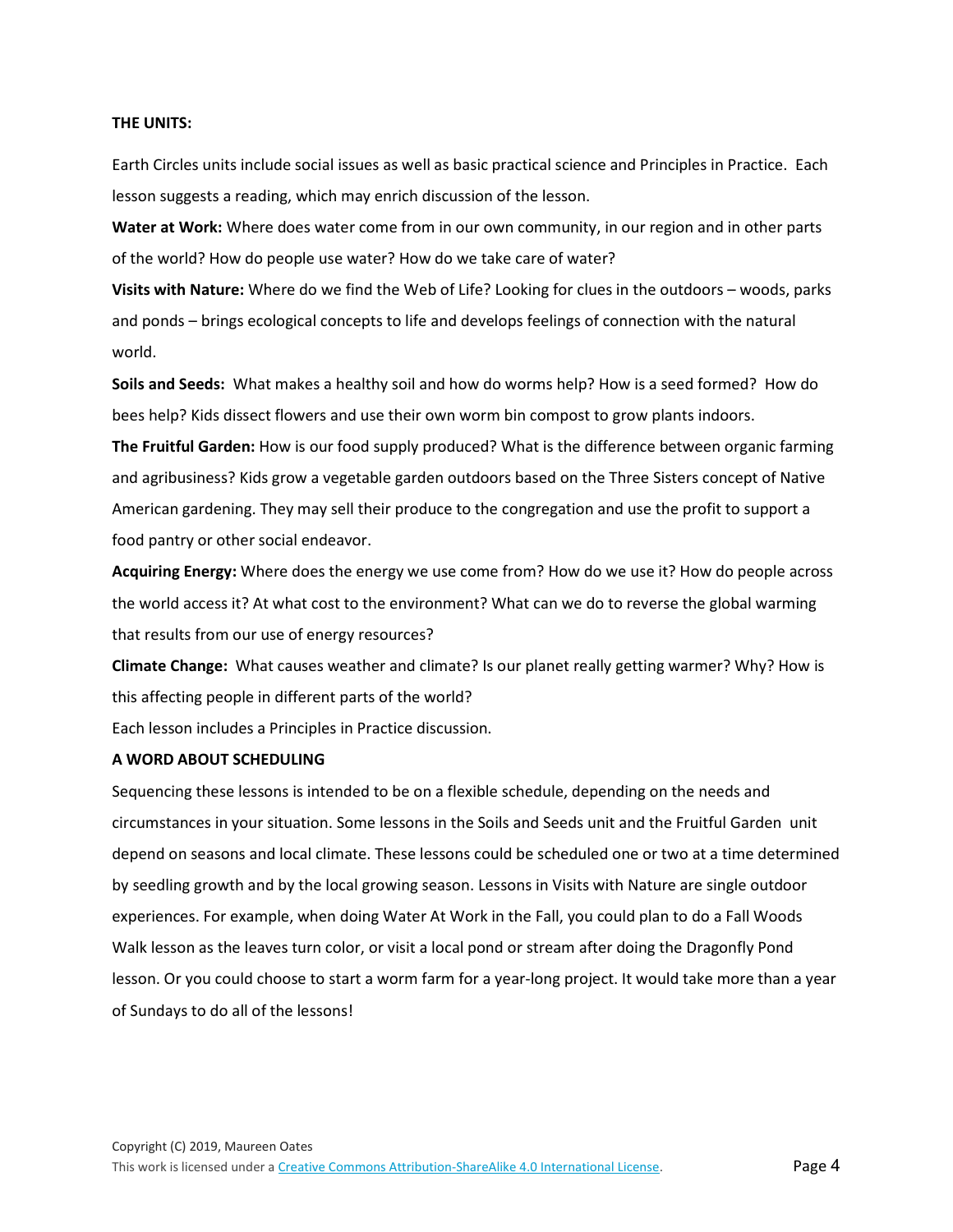#### SUGGESTIONS FOR TEACHERS:

- It is important for teachers to read through the lesson plan before teaching it. Background information is helpful.
- Some preparation is necessary for the activities.
- You may want to try some of them yourself before involving Kids.

Within Earth Circle's lessons we encourage you as teachers and guides to reach out to all Kids in your programs so they feel included and valued.

- Make sure that your space, lesson plans, and behaviors let each Kid know that they are welcome. Have Kids sit with you in a circle for the Opening and Closing Circles.
- Hang a UU Principles poster (Kid version) where it is visible from the circle of chairs.
- Be aware of classroom dynamics. Use a classroom covenant (promises that the Kids agree upon for their behavior) to hold them accountable for their actions.
- Make time during your first lesson to create your classroom covenant if Kids have not already done one for the year.
- Be aware of any accessibility needs of your Kids. Adapt lessons as needed to allow for a child using a wheelchair, with hearing problems, difficulty reading, etc.
- Listen to the needs of your group. If Kids are having trouble sitting still, it might be time for an "energy break" which is time to get up and move to redirect extra energy.
- For the safety of all it is necessary for two adults to be with the class every lesson.